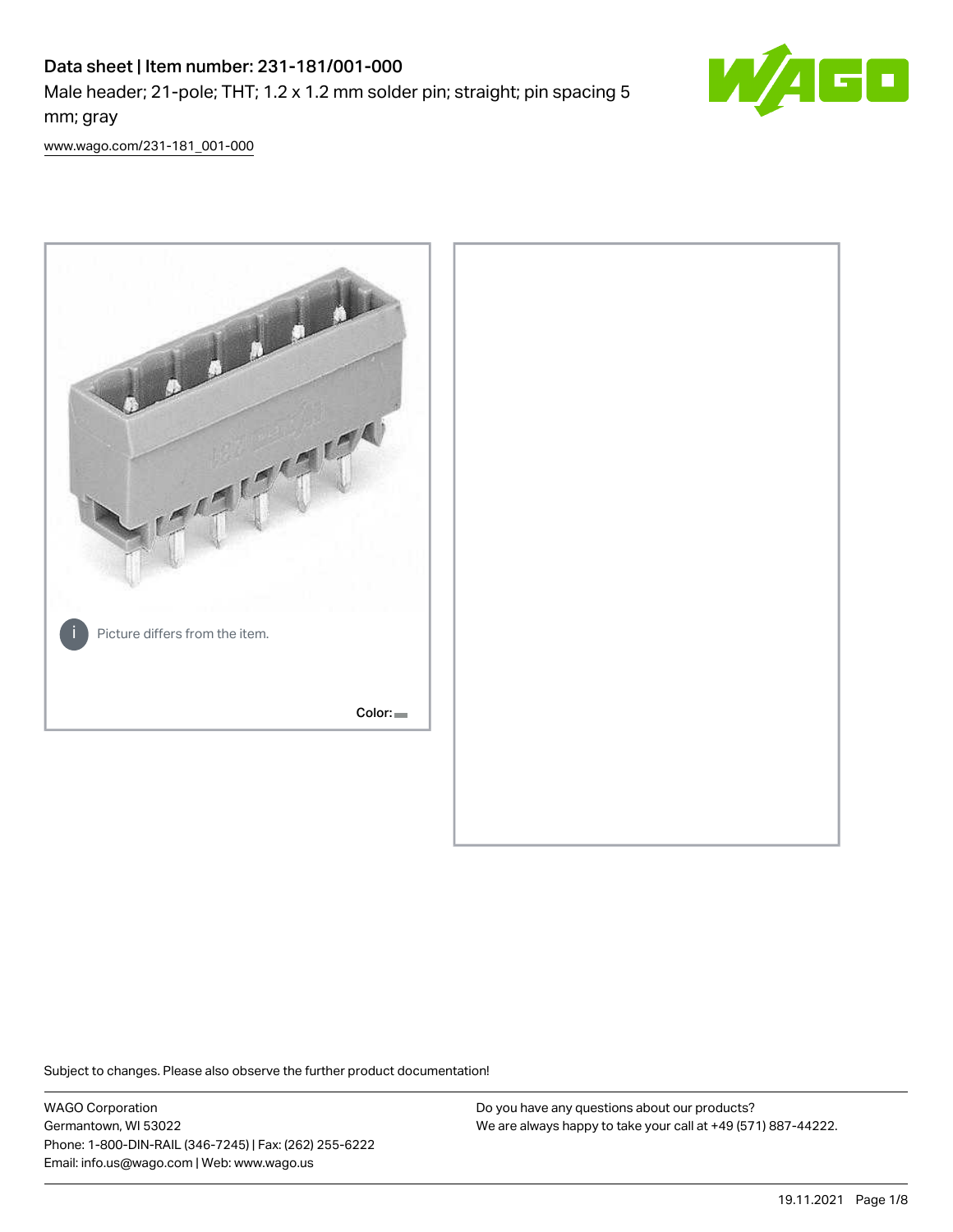

Dimensions in mm

 $L =$  (pole no.  $-1$ ) x pin spacing  $+8.2$  mm

#### Item description

- **Horizontal or vertical PCB mounting via straight or angled solder pins**
- 1.2 x 1.2 mm solder pins allow nominal current up to 16 A, enhancing stability of shorter headers
- $\blacksquare$ With coding fingers

#### Data Notes

Safety information 1 The MCS – MULTI CONNECTION SYSTEM includes connectors

Subject to changes. Please also observe the further product documentation!  $\nu$ 

WAGO Corporation Germantown, WI 53022 Phone: 1-800-DIN-RAIL (346-7245) | Fax: (262) 255-6222 Email: info.us@wago.com | Web: www.wago.us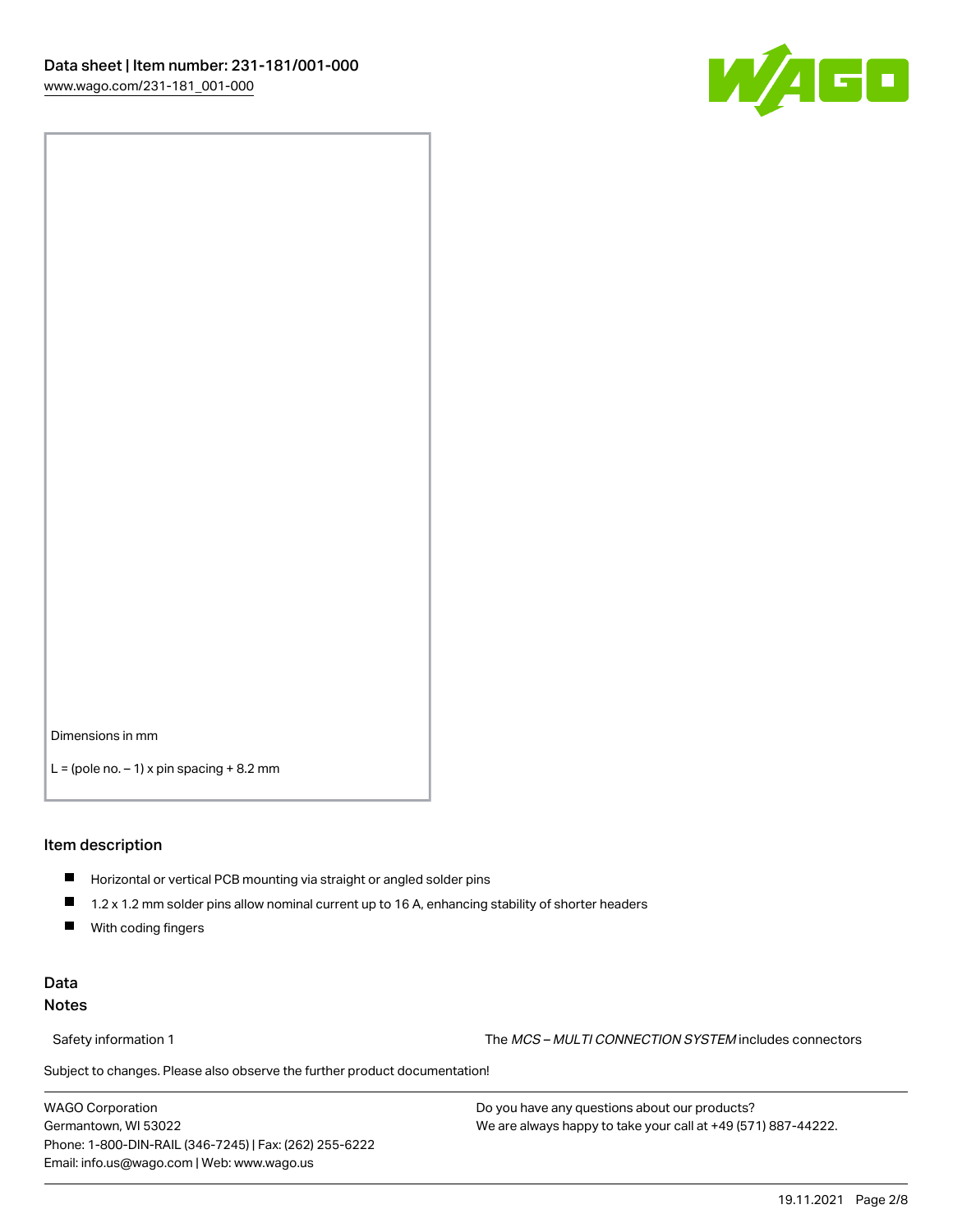

|           | without breaking capacity in accordance with DIN EN 61984. When<br>used as intended, these connectors must not be connected<br>/disconnected when live or under load. The circuit design should<br>ensure header pins, which can be touched, are not live when<br>unmated. |
|-----------|----------------------------------------------------------------------------------------------------------------------------------------------------------------------------------------------------------------------------------------------------------------------------|
| Variants: | Other pole numbers<br>3.8 mm pin projection for male headers with straight solder pins<br>Gold-plated or partially gold-plated contact surfaces<br>Other versions (or variants) can be requested from WAGO Sales or<br>configured at https://configurator.wago.com/        |

#### Electrical data

#### IEC Approvals

| Ratings per                 | IEC/EN 60664-1                                                        |
|-----------------------------|-----------------------------------------------------------------------|
| Rated voltage (III / 3)     | 250 V                                                                 |
| Rated surge voltage (III/3) | 4 <sub>kV</sub>                                                       |
| Rated voltage (III/2)       | 320 V                                                                 |
| Rated surge voltage (III/2) | 4 <sub>k</sub> V                                                      |
| Nominal voltage (II/2)      | 630 V                                                                 |
| Rated surge voltage (II/2)  | 4 <sub>k</sub> V                                                      |
| Rated current               | 16A                                                                   |
| Legend (ratings)            | $(III / 2)$ $\triangle$ Overvoltage category III / Pollution degree 2 |

## UL Approvals

| Approvals per                  | UL 1059 |
|--------------------------------|---------|
| Rated voltage UL (Use Group B) | 300 V   |
| Rated current UL (Use Group B) | 15A     |
| Rated voltage UL (Use Group D) | 300 V   |
| Rated current UL (Use Group D) | 10A     |

## Ratings per UL

| Rated voltage UL 1977 | 600 V |
|-----------------------|-------|
| Rated current UL 1977 |       |

## CSA Approvals

| Approvals per                   | ~~    |
|---------------------------------|-------|
| Rated voltage CSA (Use Group B) | 3UU 1 |

Subject to changes. Please also observe the further product documentation!

| <b>WAGO Corporation</b>                                | Do you have any questions about our products?                 |
|--------------------------------------------------------|---------------------------------------------------------------|
| Germantown, WI 53022                                   | We are always happy to take your call at +49 (571) 887-44222. |
| Phone: 1-800-DIN-RAIL (346-7245)   Fax: (262) 255-6222 |                                                               |
| Email: info.us@wago.com   Web: www.wago.us             |                                                               |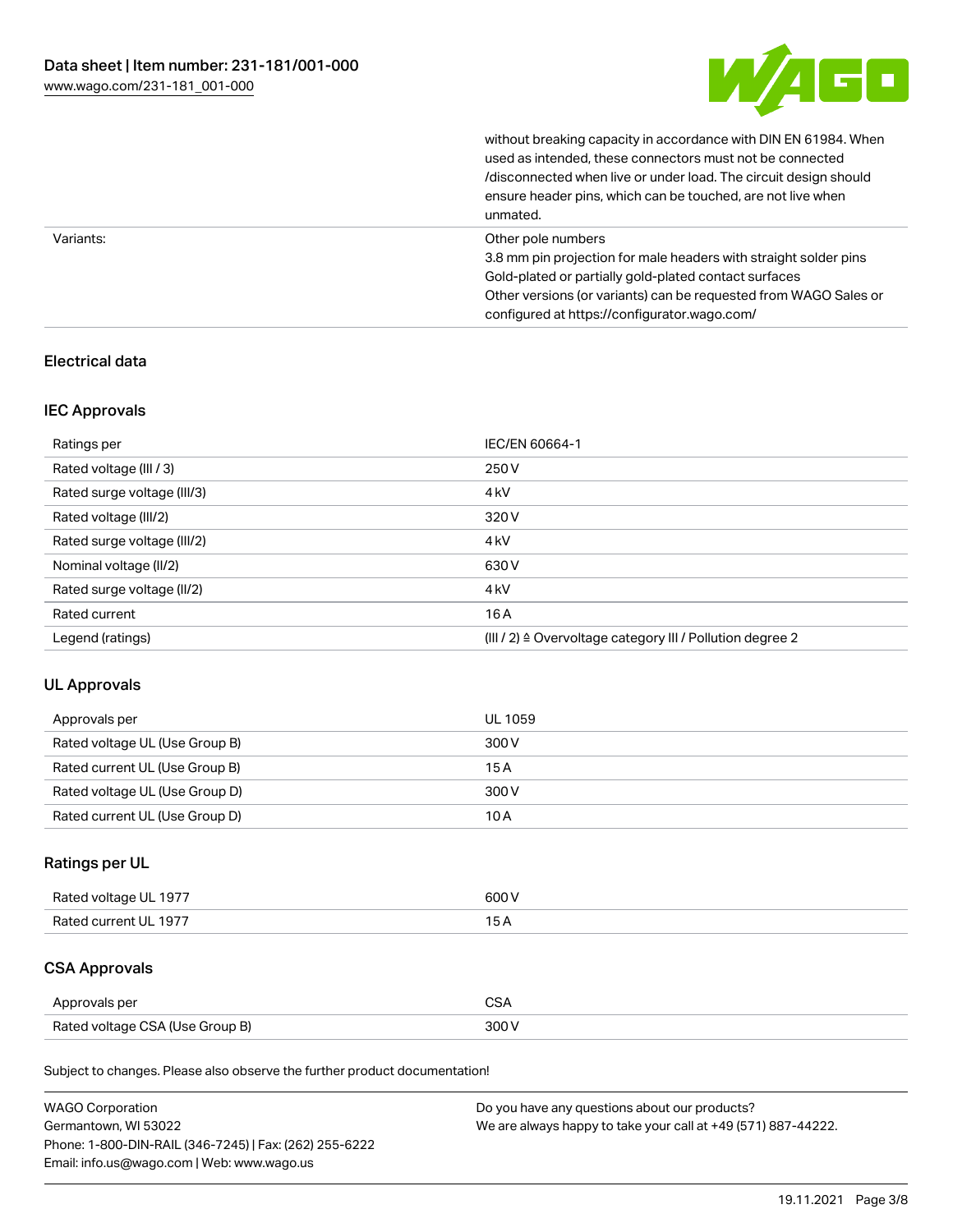[www.wago.com/231-181\\_001-000](http://www.wago.com/231-181_001-000)



| Rated current CSA (Use Group B) | 15 A  |
|---------------------------------|-------|
| Rated voltage CSA (Use Group D) | 300 V |
| Rated current CSA (Use Group D) | 10 A  |

#### Connection data

| Total number of potentials | <u>.</u> |
|----------------------------|----------|
| Number of connection types |          |
| Number of levels           |          |

### Connection 1

| Number of poles |  |
|-----------------|--|
|                 |  |

#### Physical data

| Pin spacing                          | 5 mm / 0.197 inch           |
|--------------------------------------|-----------------------------|
| Width                                | 108.2 mm / 4.26 inch        |
| Height                               | 17 mm / 0.669 inch          |
| Height from the surface              | 12 mm / 0.472 inch          |
| Depth                                | 8.4 mm / 0.331 inch         |
| Solder pin length                    | $5 \,\mathrm{mm}$           |
| Solder pin dimensions                | $1.2 \times 1.2 \text{ mm}$ |
| Drilled hole diameter with tolerance | $17^{(+0.1)}$ mm            |

#### Plug-in connection

| Contact type (pluggable connector) | Male connector/plug |
|------------------------------------|---------------------|
| Connector (connection type)        | for PCB             |
| Mismating protection               | No                  |
| Mating direction to the PCB        | 90°                 |
| Locking of plug-in connection      | Without             |

## PCB contact

| PCB Contact                         | тнт                                      |
|-------------------------------------|------------------------------------------|
| Solder pin arrangement              | over the entire male connector (in-line) |
| Number of solder pins per potential |                                          |

Subject to changes. Please also observe the further product documentation!

WAGO Corporation Germantown, WI 53022 Phone: 1-800-DIN-RAIL (346-7245) | Fax: (262) 255-6222 Email: info.us@wago.com | Web: www.wago.us Do you have any questions about our products? We are always happy to take your call at +49 (571) 887-44222.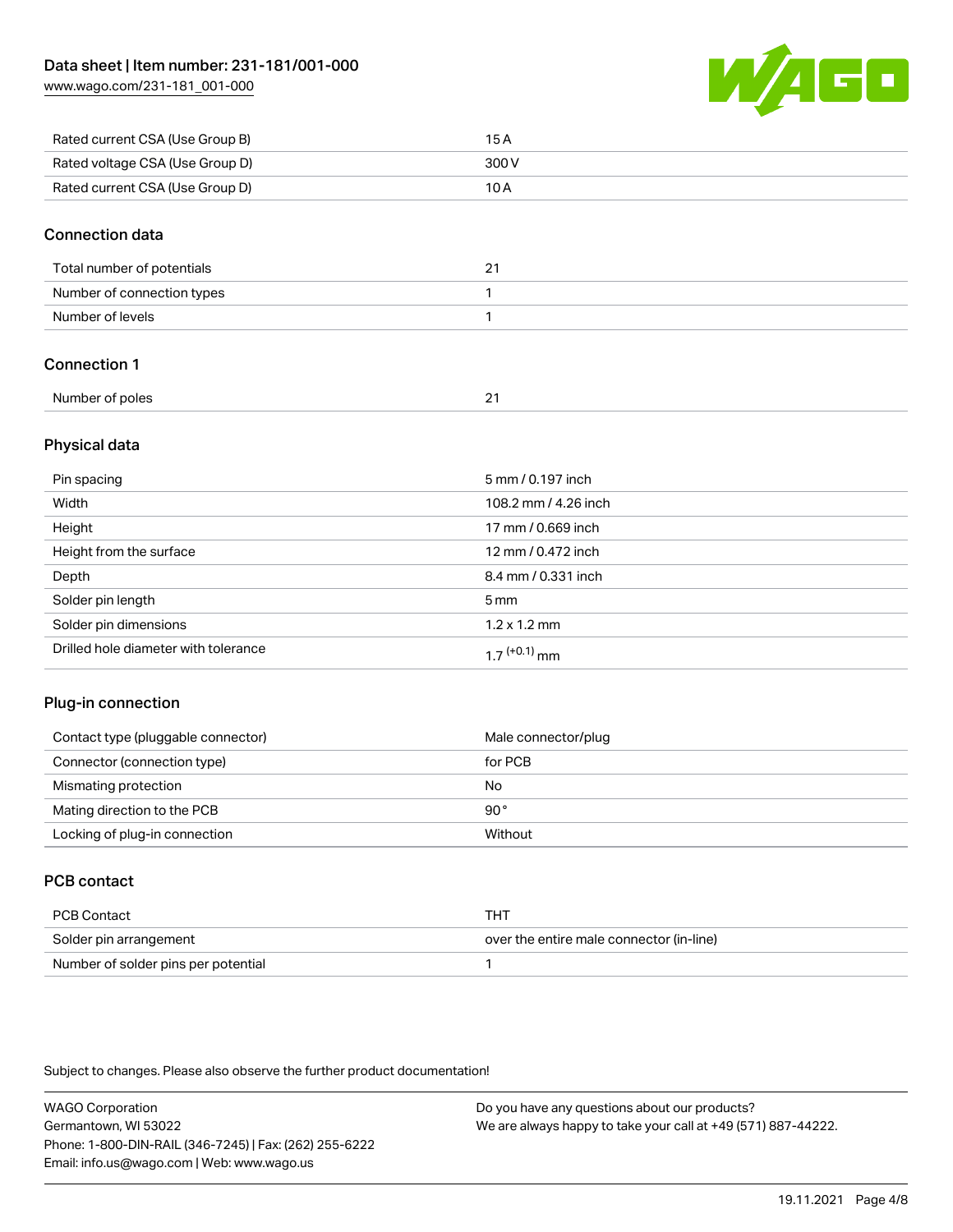

#### Material data

| Color                       | gray                                   |
|-----------------------------|----------------------------------------|
| Material group              |                                        |
| Insulation material         | Polyamide (PA66)                       |
| Flammability class per UL94 | V <sub>0</sub>                         |
| Contact material            | Electrolytic copper (E <sub>Cu</sub> ) |
| Contact plating             | tin-plated                             |
| Fire load                   | 0.114MJ                                |
| Weight                      | 7.8g                                   |

#### Environmental requirements

| Limit temperature range | . +100 °C<br>-60 |
|-------------------------|------------------|
|-------------------------|------------------|

## Commercial data

| Product Group         | 3 (Multi Conn. System) |
|-----------------------|------------------------|
| PU (SPU)              | 50 Stück               |
| Packaging type        | box                    |
| Country of origin     | PL                     |
| <b>GTIN</b>           | 4044918928922          |
| Customs tariff number | 8536694040             |

#### Approvals / Certificates

#### Country specific Approvals

| Logo | Approval                               | <b>Additional Approval Text</b> | Certificate<br>name |
|------|----------------------------------------|---------------------------------|---------------------|
|      | CВ<br>DEKRA Certification B.V.         | IEC 61984                       | NL-39756            |
|      | <b>CSA</b><br>DEKRA Certification B.V. | C <sub>22.2</sub>               | 1466354             |

#### Ship Approvals

| Logo | Approval                                  | Additional Approval Text | Certificate<br>name |
|------|-------------------------------------------|--------------------------|---------------------|
|      | <b>ABS</b><br>American Bureau of Shipping | $\overline{\phantom{0}}$ | 19-<br>HG1869876-   |

Subject to changes. Please also observe the further product documentation!

| <b>WAGO Corporation</b>                                | Do you have any questions about our products?                 |
|--------------------------------------------------------|---------------------------------------------------------------|
| Germantown, WI 53022                                   | We are always happy to take your call at +49 (571) 887-44222. |
| Phone: 1-800-DIN-RAIL (346-7245)   Fax: (262) 255-6222 |                                                               |
| Email: info.us@wago.com   Web: www.wago.us             |                                                               |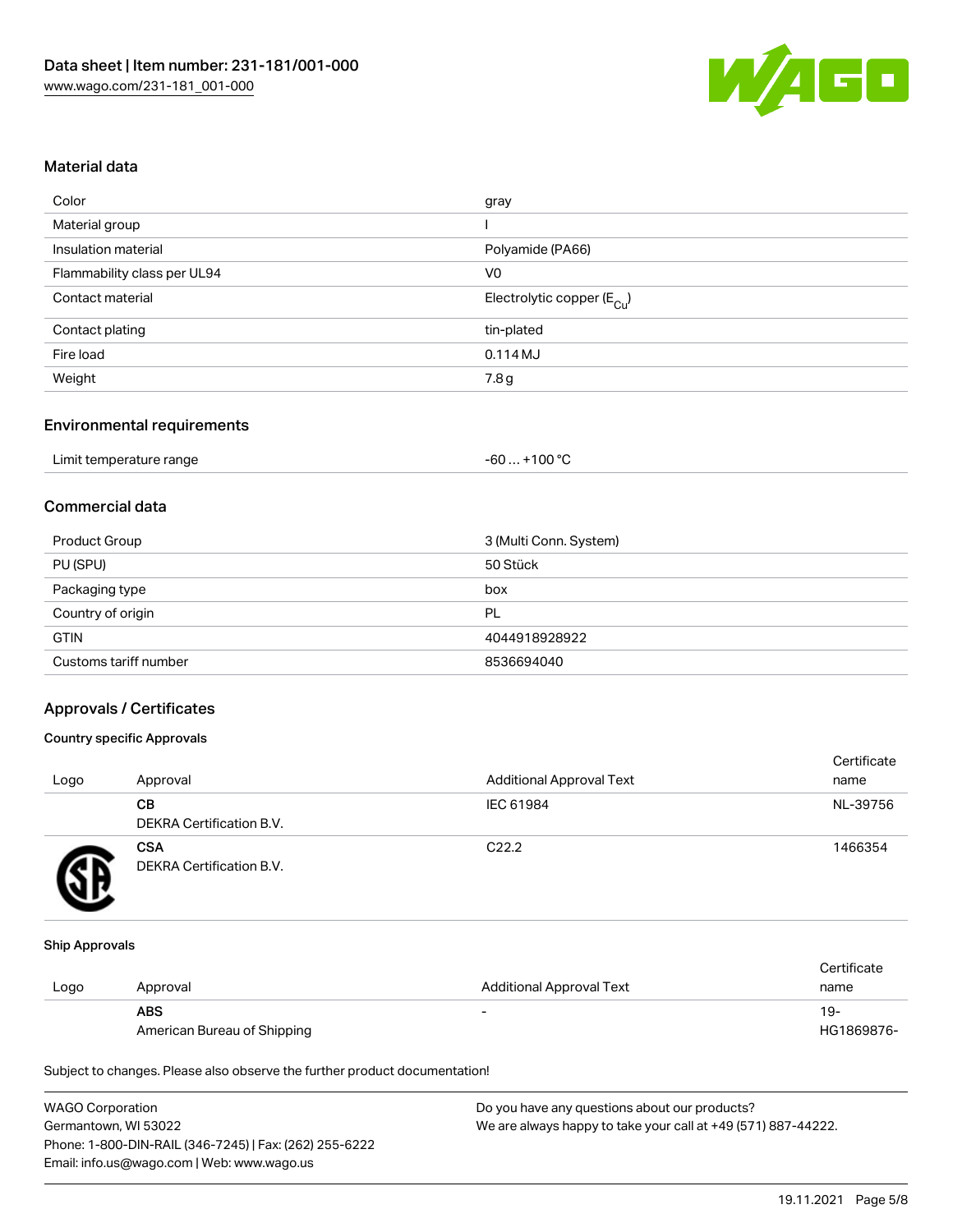

| ABS                 |                                        |                                 | <b>PDA</b>     |
|---------------------|----------------------------------------|---------------------------------|----------------|
| VERITAS             | BV<br>Bureau Veritas S.A.              | IEC 60998                       | 11915/D0<br>BV |
|                     | <b>DNV GL</b>                          |                                 | TAE000016Z     |
|                     | Det Norske Veritas, Germanischer Lloyd |                                 |                |
| <b>UL-Approvals</b> |                                        |                                 |                |
|                     |                                        |                                 | Certificate    |
| Logo                | Approval                               | <b>Additional Approval Text</b> | name           |
|                     | UL<br>Underwriters Laboratories Inc.   | <b>UL 1059</b>                  | E45172         |
|                     | UR<br>Underwriters Laboratories Inc.   | <b>UL 1977</b>                  | E45171         |

#### Counterpart

| <b>CALLES</b> | Item no.231-121/026-000<br>Female plug; 21-pole; 12 AWG max; pin spacing 5 mm; 1 conductor per pole; gray | www.wago.com/231-121/026-000 |
|---------------|-----------------------------------------------------------------------------------------------------------|------------------------------|
|               |                                                                                                           |                              |

#### Optional accessories

| Coding             |                                                                  |                      |
|--------------------|------------------------------------------------------------------|----------------------|
| Intermediate plate |                                                                  |                      |
|                    | Item no.: 231-500<br>Spacer; for formation of groups; light gray | www.wago.com/231-500 |
| Coding             |                                                                  |                      |
| <b>COLLEGE</b>     | Item no.: 231-129<br>Coding key; snap-on type; light gray        | www.wago.com/231-129 |

Subject to changes. Please also observe the further product documentation!

WAGO Corporation Germantown, WI 53022 Phone: 1-800-DIN-RAIL (346-7245) | Fax: (262) 255-6222 Email: info.us@wago.com | Web: www.wago.us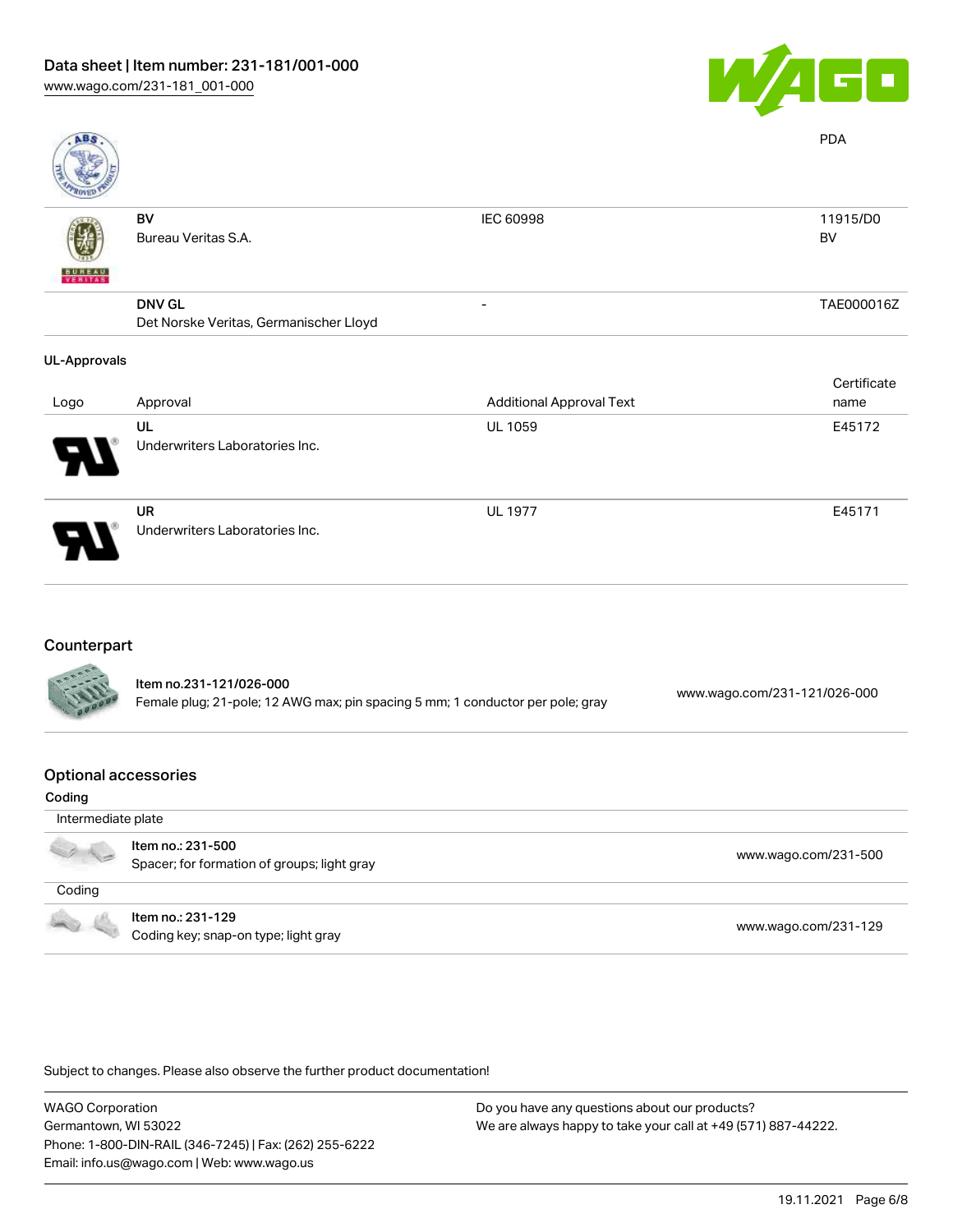

#### Downloads **Documentation**

|  | --------------- |        |  |
|--|-----------------|--------|--|
|  |                 |        |  |
|  | $\sim$ $\sim$   | $\sim$ |  |

| <b>Additional Information</b><br>Technical explanations                                                                                                                                                        | 2019 Apr 3 | pdf<br>2.0 MB | Download |
|----------------------------------------------------------------------------------------------------------------------------------------------------------------------------------------------------------------|------------|---------------|----------|
| <b>CAD</b> files                                                                                                                                                                                               |            |               |          |
| CAD data                                                                                                                                                                                                       |            |               |          |
| 2D/3D Models 231-181/001-000                                                                                                                                                                                   |            | <b>URL</b>    | Download |
| <b>CAE</b> data                                                                                                                                                                                                |            |               |          |
| EPLAN Data Portal 231-181/001-000                                                                                                                                                                              |            | <b>URL</b>    | Download |
| ZUKEN Portal 231-181/001-000                                                                                                                                                                                   |            | URL           | Download |
| EPLAN Data Portal 231-181/001-000                                                                                                                                                                              |            | <b>URL</b>    | Download |
| <b>PCB Design</b>                                                                                                                                                                                              |            |               |          |
| Symbol and Footprint 231-181/001-000<br>CAx data for your PCB design, consisting of "schematic symbols and PCB footprints",<br>allow easy integration of the WAGO component into your development environment. |            | URL           | Download |
| Supported formats:                                                                                                                                                                                             |            |               |          |
| П<br>Accel EDA 14 & 15                                                                                                                                                                                         |            |               |          |
| $\blacksquare$<br>Altium 6 to current version                                                                                                                                                                  |            |               |          |
| ш<br>Cadence Allegro                                                                                                                                                                                           |            |               |          |
| П<br>DesignSpark                                                                                                                                                                                               |            |               |          |
| H<br>Eagle Libraries                                                                                                                                                                                           |            |               |          |
| П<br>KiCad                                                                                                                                                                                                     |            |               |          |
| H<br><b>Mentor Graphics BoardStation</b>                                                                                                                                                                       |            |               |          |
| ш<br>Mentor Graphics Design Architect                                                                                                                                                                          |            |               |          |
| H<br>Mentor Graphics Design Expedition 99 and 2000                                                                                                                                                             |            |               |          |
| ш<br>OrCAD 9.X PCB and Capture                                                                                                                                                                                 |            |               |          |
| ш<br>PADS PowerPCB 3, 3.5, 4.X, and 5.X                                                                                                                                                                        |            |               |          |
| $\blacksquare$<br>PADS PowerPCB and PowerLogic 3.0                                                                                                                                                             |            |               |          |